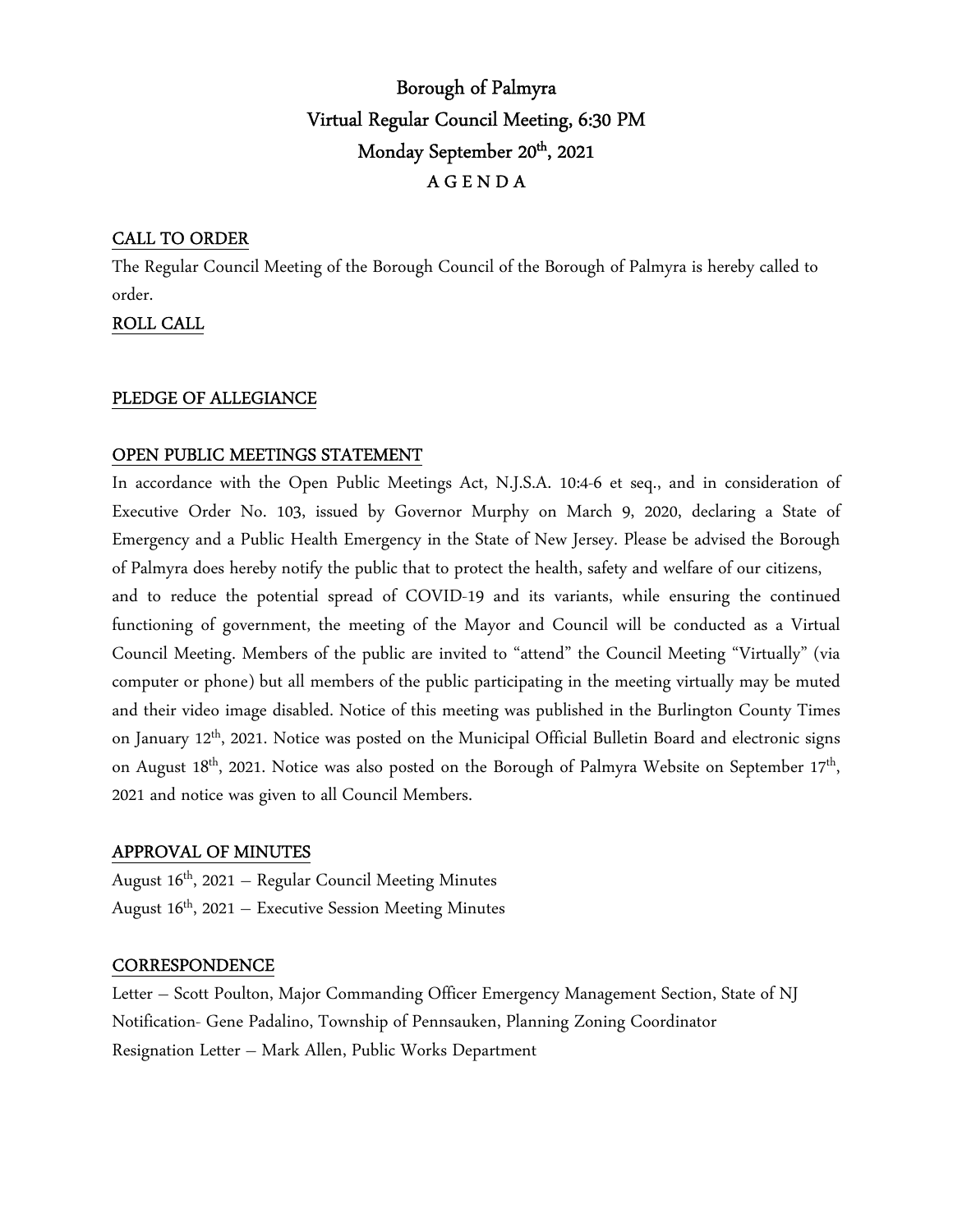#### REDEVELOPMENT

- Rt. 73 South Redevelopment Area- Update
- Outlaw Training & Fitness, 620-622 Highland Ave Redevelopment Project Update
- Sea Box/ELM Office LLC, 321 E. Broad Street Former Knights of Columbus Property- Update

#### PROFESSIONAL UPDATES

Andrew Brewer, Maraziti, Falcon, LLP William Kirchner, ERI

PUBLIC HEARING – Route 130/Delaware River Corridor Municipal Self-Assessment Report

Resolution 2021-195, Resolution of the Borough of Palmyra, County of Burlington, State of New Jersey Statement on Intent to Pursue Plan Endorsement and Authorization to Submit the Municipal Self-Assessment Report to the New Jersey State Office of Planning Advocacy

#### PUBLIC COMMENT

We request those participants wishing to have or make a Public comment, email their questions or comments in advance to Municipal Clerk Rita Jackson at djackson@boroughofpalmyra.com. The opportunity to submit comments prior to meeting expires at 12:00 PM on Monday September 20<sup>th</sup>, 2021. You must include "Meeting Question/ Comment" in the subject line and your name and full address for your comment to be considered valid. Comments submitted in a timely and complete manner will be reviewed and read during the virtual Council Meeting; it may be necessary to follow-up with persons submitting comments at a later date. All comments will become part of the record and included with the Meeting Minutes.

For those choose to "attend" the Virtual Meeting, Mayor Tait will open the meeting to the public for comments. Comments should be limited to no more than (2) two minutes. All comments will become part of the record and included with the Meeting Minutes.

## ORDINANCES ON FIRST READING public hearing to be held October 18<sup>th</sup>, 2021

Ordinance 2021-13, An Ordinance of the Borough of Palmyra, County of Burlington, State of New Jersey Amending Ordinance 2020-10 to Provide for and Determine the Rates and Ranges of Compensation of Each Employee and Officer of the Borough of Palmyra for Years 2021 and 2022.

#### RESOLUTIONS

Resolution 2021-179 thru Resolution 2021-194 will be enacted as a single motion, if any resolution needs additional discussion, it will be removed from the consent agenda and voted on separately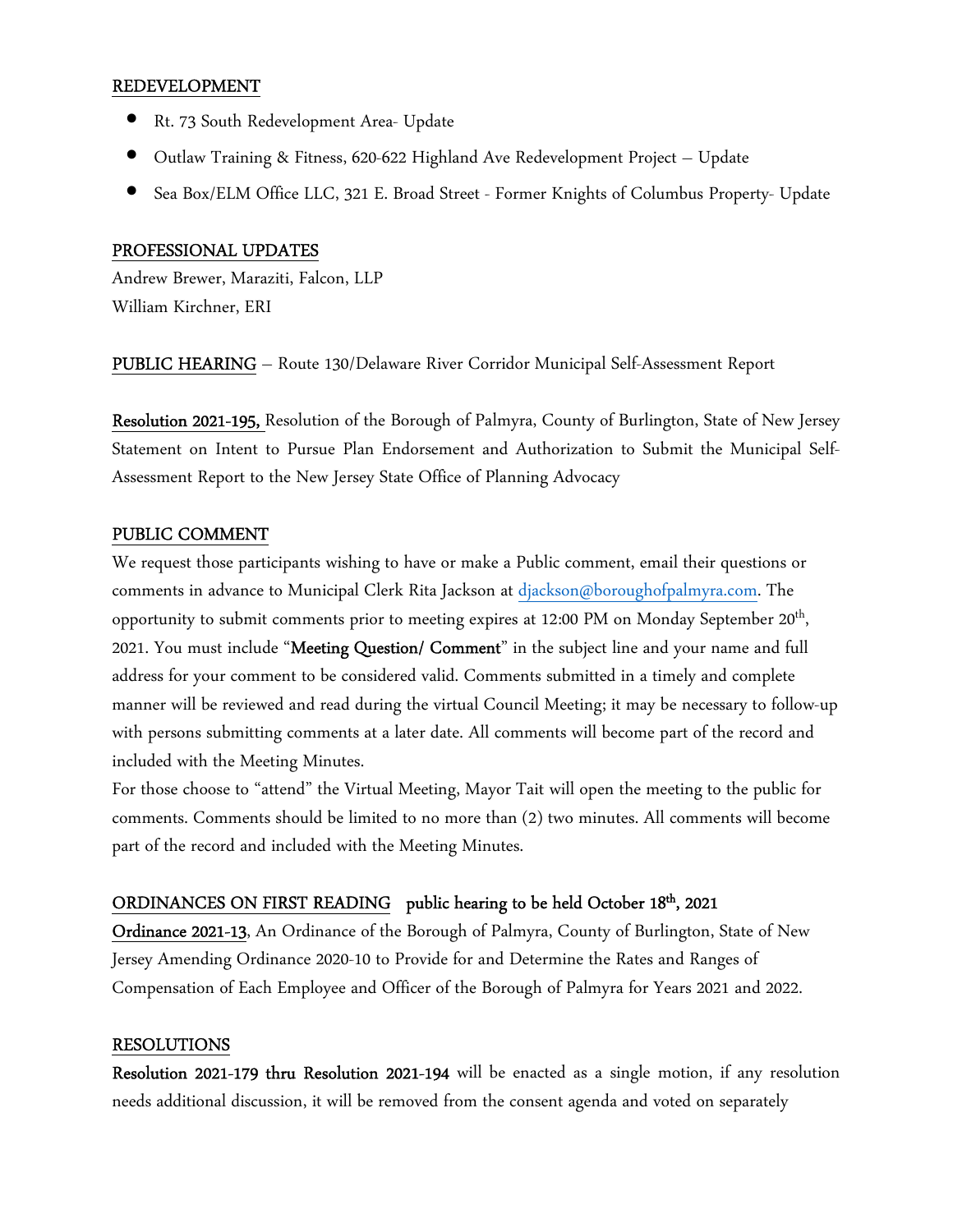Resolution 2021-179, Awarding a Contract to A=Plus Construction, Inc. from Lincoln Park, NJ per their Bid/Proposal Dated 5/22/2021 in the total amount of \$23,100.00 for Rehab Project PLRCAESC-296R pursuant to CGP&H and CFO's Review and Approval

Resolution 2021-180, Resolution Authorizing the Cancellation of Outstanding Checks from the Borough of Palmyra General Capital Account and the Current Fund Account

Resolution 2021-181, Resolution Awarding Change Order #2 to Think Pavers Hardscaping, LLC for the Temple Blvd Improvement Project with the Increased amount of \$96,095.59 from the Original Base Price of \$937,602.00 Making the New Adjusted Contract Price \$1,033,697.59 per Environmental Resolutions, Inc, Request Dated August 23st, 2021

Resolution 2021-182, Resolution Authorizing a Capital Purchase Exceeding \$15,000.00 of a 2021 Ford Expedition with Additional Equipment in the Total Amount of \$47,854.22 Under New Jersey State Contract #20-FLEET-01189 and New Jersey State Contract #17-FLEET-00719 Per Quote from Winner Ford of Cherry Hill, New Jersey

Resolution 2021-183, Resolution Requesting Approval of Item of Revenue and Appropriation N.J.S.A. 40A: 4-87 (Chapter 159) American Rescue Plan-Public Health Expenditure Category in the Amount of \$113,334.00

Resolution 2021-184, Resolution of the Borough of Palmyra, County of Burlington, authorizing a Lien be placed on Block 48 Lot 12 for Failure to Comply with Obnoxious Growth and Property Maintenance Violations

Resolution 2021-185, Resolution of the Borough of Palmyra, County of Burlington, authorizing a Lien be placed on Block 87 Lot 16 for Failure to Comply with Obnoxious Growth and Property Maintenance Violations

Resolution 2021-186, Resolution of the Borough of Palmyra, County of Burlington, authorizing a Lien be placed on Block 13 Lot 11 for Failure to Comply with Obnoxious Growth and Property Maintenance Violations

Resolution 2021-187, Resolution of the Borough of Palmyra, County of Burlington, authorizing a Lien be placed on Block 120 Lot 4.01 for Failure to Comply with Obnoxious Growth and Property Maintenance Violations

Resolution 2021-188, Resolution of the Borough of Palmyra, County of Burlington, authorizing a Lien be placed on Block 126 Lot 12 for Failure to Comply with Obnoxious Growth and Property Maintenance Violations

Resolution 2021-189, Resolution Approving Dominic A Belton as an Active Member of the Palmyra Fire Department

Resolution 2021-190, Resolution Appointing Amanda Schwartz Full-time Finance/Payroll/Accounts Payable Clerk at the Rate of \$17.00 per hour and Appointing Amanda Schwartz as Deputy Registrar with an Annual Stipend of \$1,200.00 Effective August 13<sup>th</sup>, 2021

Resolution 2021-191, Resolution Appointing Linda Yansick as Senior Tax Clerk at the Rate of \$17.50 per hour and Shade Tree Secretary with an Annual Stipend of \$1,200.00 effective August 13<sup>th</sup>, 2021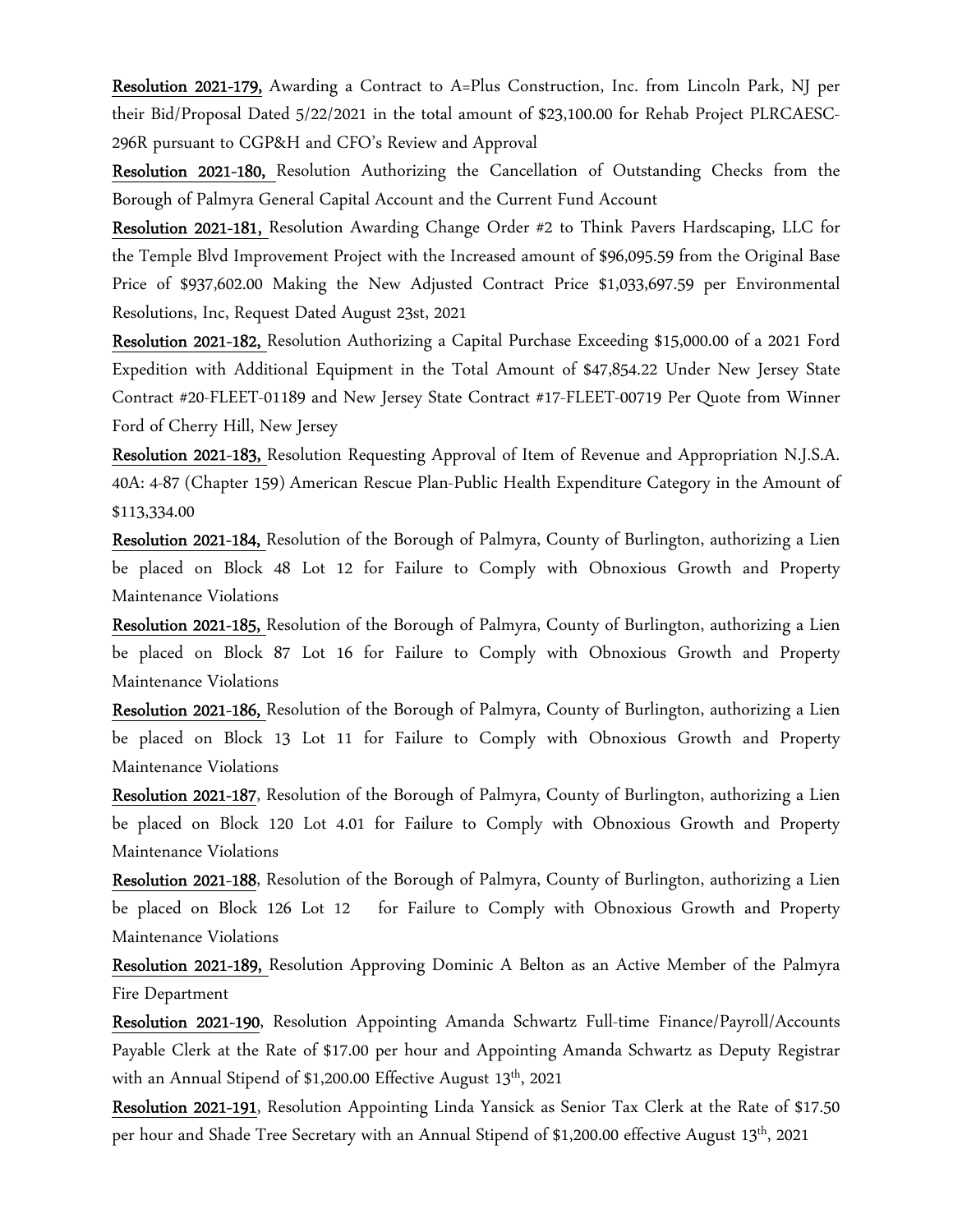Resolution 2021-192, Resolution Authorizing a Refund for Various Tax Overpayments

Resolution 2021-193, Resolution of the Borough of Palmyra, County of Burlington, State of New Jersey Authorizing the emergency purchase of replacement Aaon 30-Ton Rooftop Water Source Heat Pump including all necessary piping, ductwork and electrical requirements for the Community Center Gymnasium from Air Systems Maintenance in the amount of \$113,334.00 per proposal dated August 3, 2021 Pursuant to and in accordance with N.J.S.A. 40A:11-6

Resolution 2021-194, Resolution Authorizing the Payment of September 2021 Bills in the Amount of \$2,541,032.69

## MOTION TO APPROVE TREASURERS' REPORTS

• August 2021

## PUBLIC EVENTS

- Neighbor to Neighbor
- Palmyra Market
- Town-wide Yard Sale Saturday, September 19<sup>th</sup>, 2021
- Halloween Parade

## DISCUSSION ITEMS

- Borough Hall staffing/reopening to the public, Legion Field, Community Center, Council Meetings - Covid-19 update
- Proposed Mandatory COVID-19 vaccinations for Borough Staff
- **Community Center HVAC**
- Palmyra Improvement Association Request for Facility usage
- Palmyra Seniors request for use of the Community Center
- Trash Collection
- Riverton Jetter Shared Service
- Salaries Review Committee misc. issues
- Annual NJLM Conference, Atlantic City, November 16-18, 2021
- Request for attendance to Annual Government Finance Officers Association Conference Donna Condo with 3-night stay in Atlantic City September 21, 2021 thru September 24, 2021
- Ballot Box Installation
- Pedestrian signal button Broad St and Highland Ave Meeting -Update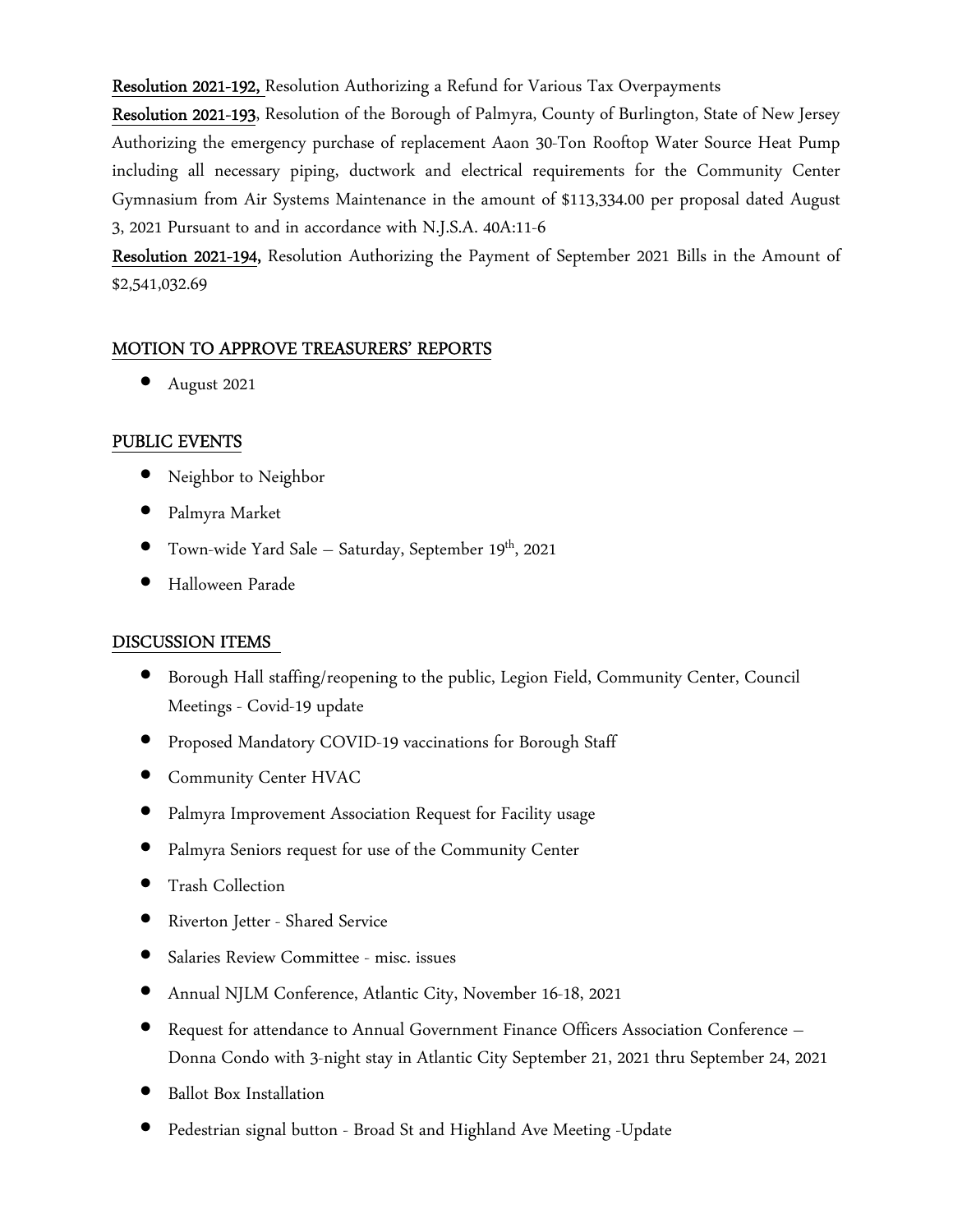- **Grant Opportunities** 
	- DCA Local Assistance Bureau explore potential Fire Department/EMS merger/shared service feasibility study
	- DVRPC Safe Routes to Transit Technical Assistance Program update
- Time Limit Parking Signs per Ordinance
- Police Department flood repairs update
- Estate issues: Block 152 Lot 9.02 Qualifier C520B
- Summer hours
- Accessory Structures/cargo containers Zoning/Land Development Ordinance amendments
- Tax Sale Report
- Painting "Palmyra" on the metal arch
- Volleyball net and Bocce Court at the Community Center

## ADMINISTRATORS REPORT

- TACO/Code Enforcement Officer positions
- Public Works open position
- Part-time Seasonal Cleaner Position/Legion Field Restrooms
- Misc. items as necessary

## ONGOING REMINDER PROJECTS

- Legion Field & Community Center usage Ordinances
- Purchase Orders Council signature requirement
- Sidewalk/snow & ice removal Ordinance
- Sewer lateral responsibility Ordinance and Sewer bills update
- Handicap Parking Sign Ordinance
- Parking Ordinance additional amended code subsections required
- Veterans Affairs Committee Ordinance

# MAYOR AND COUNCIL COMMITTEE REPORTS AND COMMENTS